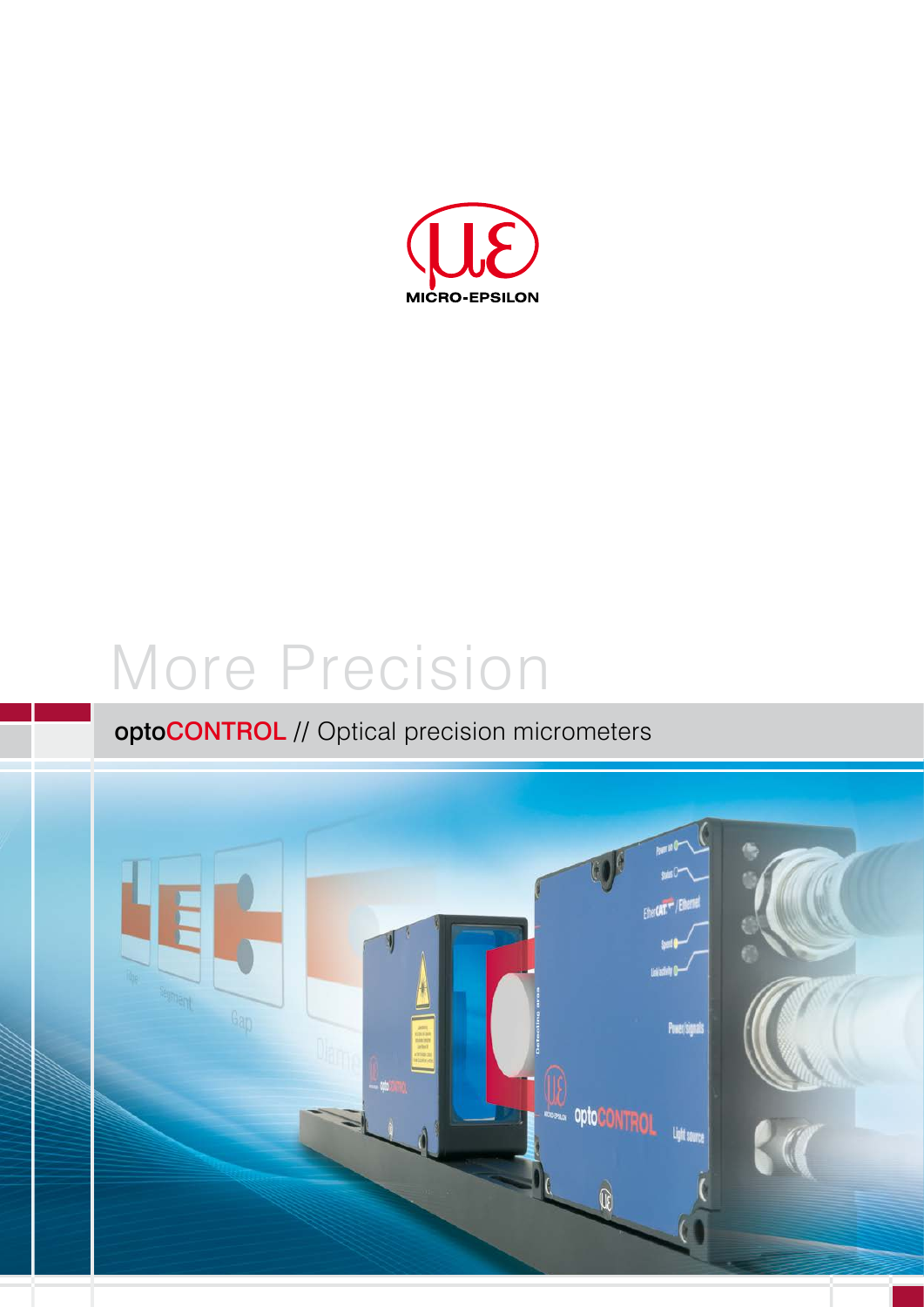

- Maximum resolution and accuracy
- ▶ Outstanding repeatability
- Measuring rate 2.3kHz for fast processes
- $\blacktriangleright$  Insensitive to external light
- Measurement against glass and transparent plastics
- Six different measuring programs
- Measures up to 4 segments simultaneously (e.g. 4 x diameter)

# Measuring principle

optoCONTROL 2600 is an optical measuring system with integrated high resolution CCD camera. Using a special lens arrangement, an LED light source produces a parallel light curtain (visible red light), which is imaged on the CCD camera via a telecentric lens. If an object to be measured is placed in the light curtain, the shadow it creates is detected by the CCD array. The measured data is output via analogue and digital interfaces. The system is insensitive to high external light conditions.

# System design

optoCONTROL 2600 consists of a sensor unit and a controller, which are attached to a mounting rail. The sensor unit comprises a light source with high power LED and a receiver with telecentric lens and CCD array. The sensor unit is controlled and evaluated by an intelligent controller with graphical display for operation and display of the measured value.

The adjustable light source enables precise measurement of most transparent objects. Significantly higher accuracies and repeatability of measured data is made possible due to the combination of LED with telecentric lens arrangement. The system is insensitive to dirt and moisture.

### Predefined measurement modes

(six individual programs can be generated)



Measurement object diameter from 0.3mm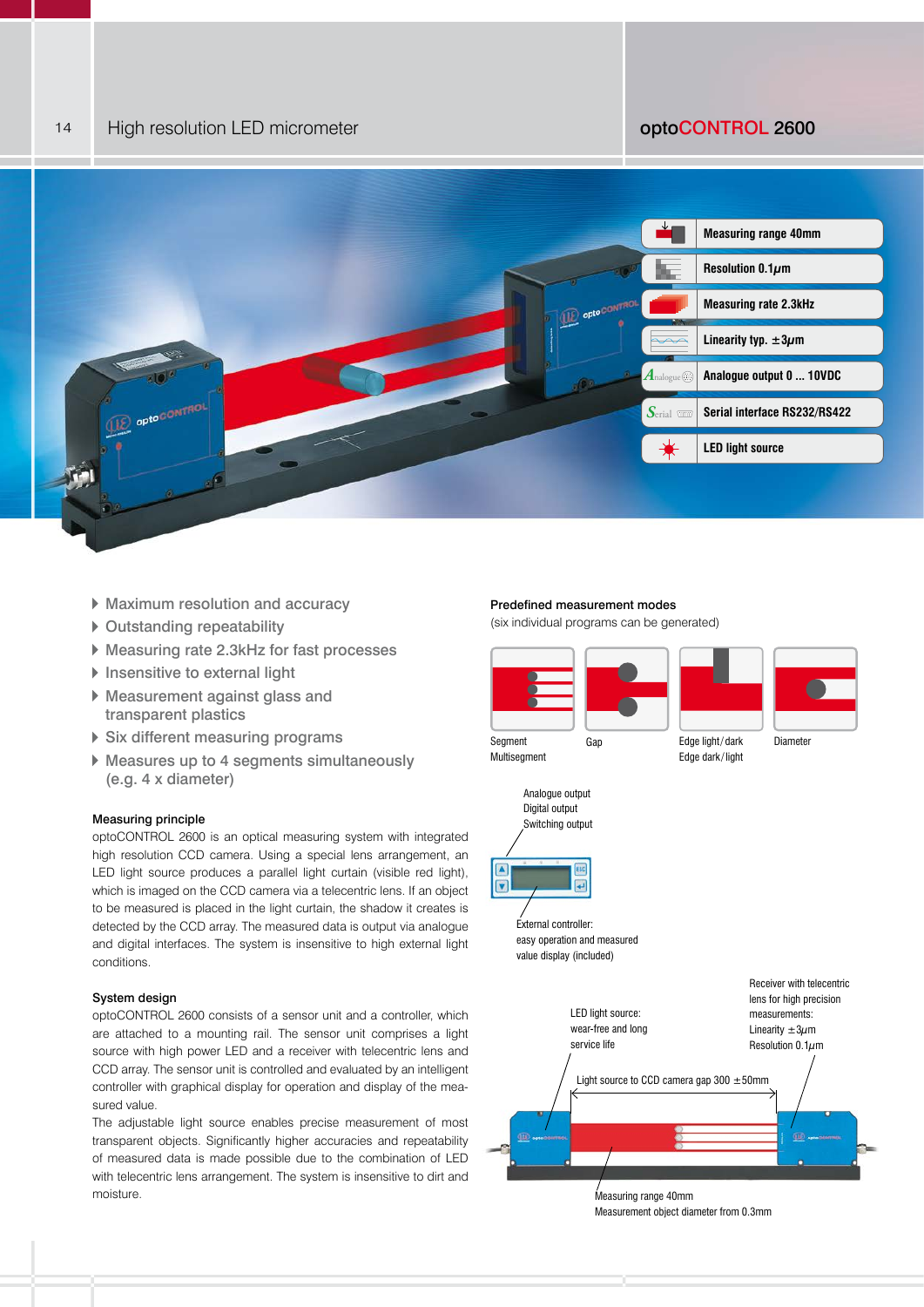| Model                                                        |                         | ODC2600-40                                                                                                                                                                   |
|--------------------------------------------------------------|-------------------------|------------------------------------------------------------------------------------------------------------------------------------------------------------------------------|
| Measuring range                                              |                         | 40 <sub>mm</sub>                                                                                                                                                             |
| Smallest diameter or gap (detectable target)                 |                         | 0.3 <sub>mm</sub>                                                                                                                                                            |
| Distance lightsource - CCD-camera (free space)               |                         | 300 $(\pm 50)$ mm                                                                                                                                                            |
| Distance (target to receiver)                                |                         | 150 $(\pm 5)$ mm                                                                                                                                                             |
| Linearity $(3 s)$ <sup>1)</sup>                              |                         | $\leq \pm 3 \mu m$                                                                                                                                                           |
| Resolution <sup>2)</sup>                                     |                         | $0.1 \mu m$                                                                                                                                                                  |
| Repeatibility <sup>1) 3)</sup>                               |                         | $±1 \mu m$                                                                                                                                                                   |
| Measuring rate                                               |                         | 2.3kHz                                                                                                                                                                       |
| Light source                                                 |                         | red LED                                                                                                                                                                      |
| Analogue output (voltage)                                    |                         | 0  10VDC, range $\pm$ 10VDC, selectable $3$                                                                                                                                  |
| Digital output                                               |                         | RS232 (115.2kBaud) or RS422 (691.2kBaud)                                                                                                                                     |
| Switching output                                             |                         | error, 4x limit, synchronization                                                                                                                                             |
| Input                                                        |                         | zero; reset; trigger; synchronization; light on/off (programmable)                                                                                                           |
| Shock                                                        |                         | acc. IEC 60068-2-29                                                                                                                                                          |
| Vibration                                                    |                         | acc. IEC 60068-2-6                                                                                                                                                           |
| Operation temperature                                        |                         | 0 to $50^{\circ}$ C                                                                                                                                                          |
| Storage temperature                                          |                         | -20 to $70^{\circ}$ C                                                                                                                                                        |
| Power supply                                                 |                         | 24VDC $(\pm 15\%)$ , <1A                                                                                                                                                     |
| Cable length (controller-light source/controller-CCD-camera) |                         | standard: 2m                                                                                                                                                                 |
| Protection class                                             | receiver / light source | IP 64                                                                                                                                                                        |
|                                                              | controller              | IP 40                                                                                                                                                                        |
| Measuring programs                                           |                         | edge light-dark; edge dark-light; diameter; gap; segment; multi-segments; 4 user-programs                                                                                    |
| Display                                                      |                         | LC-display (value, maximum, minimum, peak-to-peak); display in mm or inch, selectable;<br>menu languages in german / english, selectable; 3x LED (power on, light on, error) |

All specifications are measured at a constant temperature of 20°C after a warm-up time of 30 minutes.

<sup>1)</sup> (Edge measurement, no averaging at the target, operating distance 150  $\pm$ 5mm) < $\pm$ 3μm

<sup>2)</sup> Display resolution (resolution digital output 0.6μm)

3) Measured at static noise for 3 min.

# Optional versions

**Carry case version for service tasks** 

- Customised cable lengths, modified cable outlet
- Customer-specific software (measuring programs, statistics)
- System for measurement of grooved surfaces
- System with reduced distance between transmitter and receiver

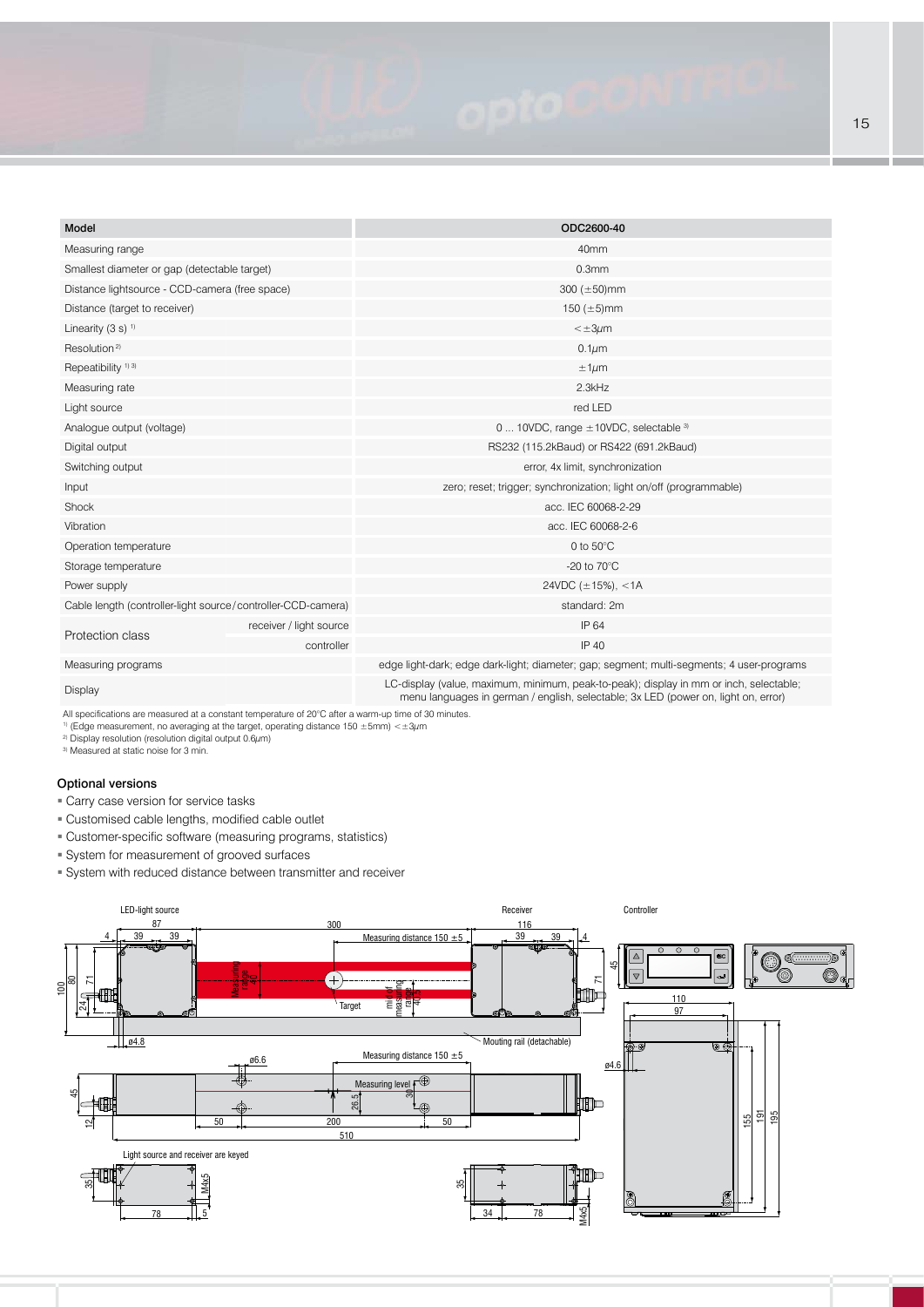# 16 Accessories **CONTROL**

# IF2008 - PCI interface card

# Particular benefits

- 4x digital signals and two encoders with basic printed circuit board
- Additional expansion board for a total of 6x digital signals, 2x encoder and 2x analogue signals and 8x I/O Signals
- FIFO data memory
- Synchronous data acquisition





Example: measurement of diameters with two optoCONTROL. The diameter to be measured can be increased using two opto-CONTROL. See CSP2008 universal controller.

# IF2008E - Expansion board

# Particular benefits

- Two digital signals, two analogue signals and 8 I/O signals
- Overall with IF2008: 6 digital signals,2 encoders and 2 analogue signals and8 I/O signals
- **FIFO data memory**
- Synchronous data acquisition

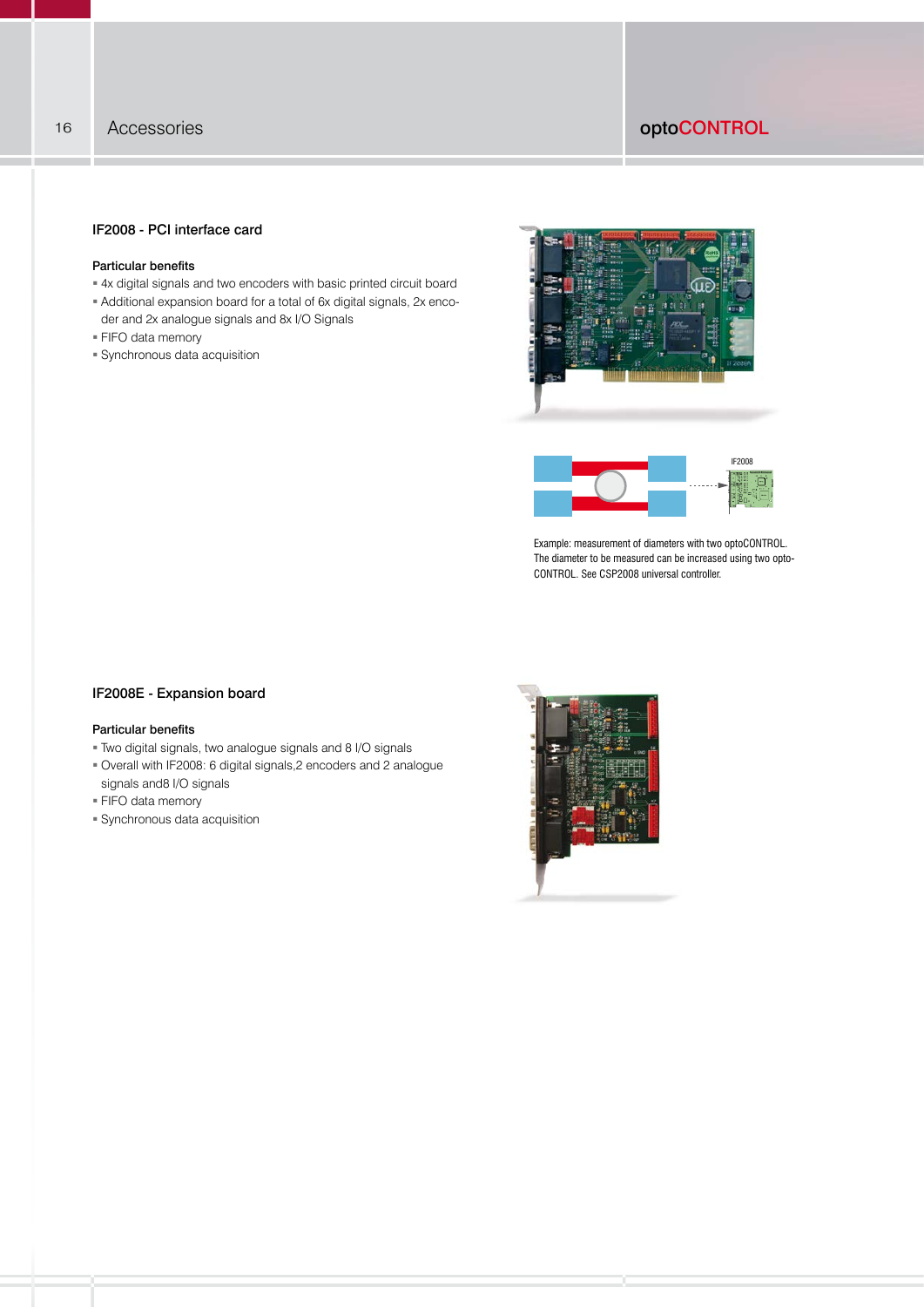## CSP2008 - Universal controller for up to six sensor signals

The controller CSP2008 has been designed to process 2 to 6 both optical and other sensors from Micro-Epsilon (6 digital or 4 analogue input signals max., 2x internal + 4x external via Ether-CAT modules from the company Beckhoff. EtherCAT is intended as external bus for connecting further sensors and I/O modules. The controller is equipped with a display offering multicolour backlighting which changes its colour in the case of exceeding the limit value while a signal is displayed.

# Features

- Real-time processing of input and output signals at up to 100kHz (user selectable)
- Unique user interface for the configuration of the controller via Ethernet on a PC or laptop. All user selectable functions of the controller and the measured values can be viewed,
- displayed and stored in real time via your own web browser without installing any 3rd part software
- Simple sensor connection with automatic sensor recognition, configuration of the sensor using buttons and display on controller or via web browser
- Modular system upgradable with additional I/O modules for customer-specific requirements. The internal communication between I/O components using EtherCAT connection (CSP 2008 acts as master)
- Extremely flexible and powerful functionality; function modules can be combined in many ways.
- Simple mounting using DIN rail TS 35







Universal controller with DIN rail TS 35 (dimensions not to scale)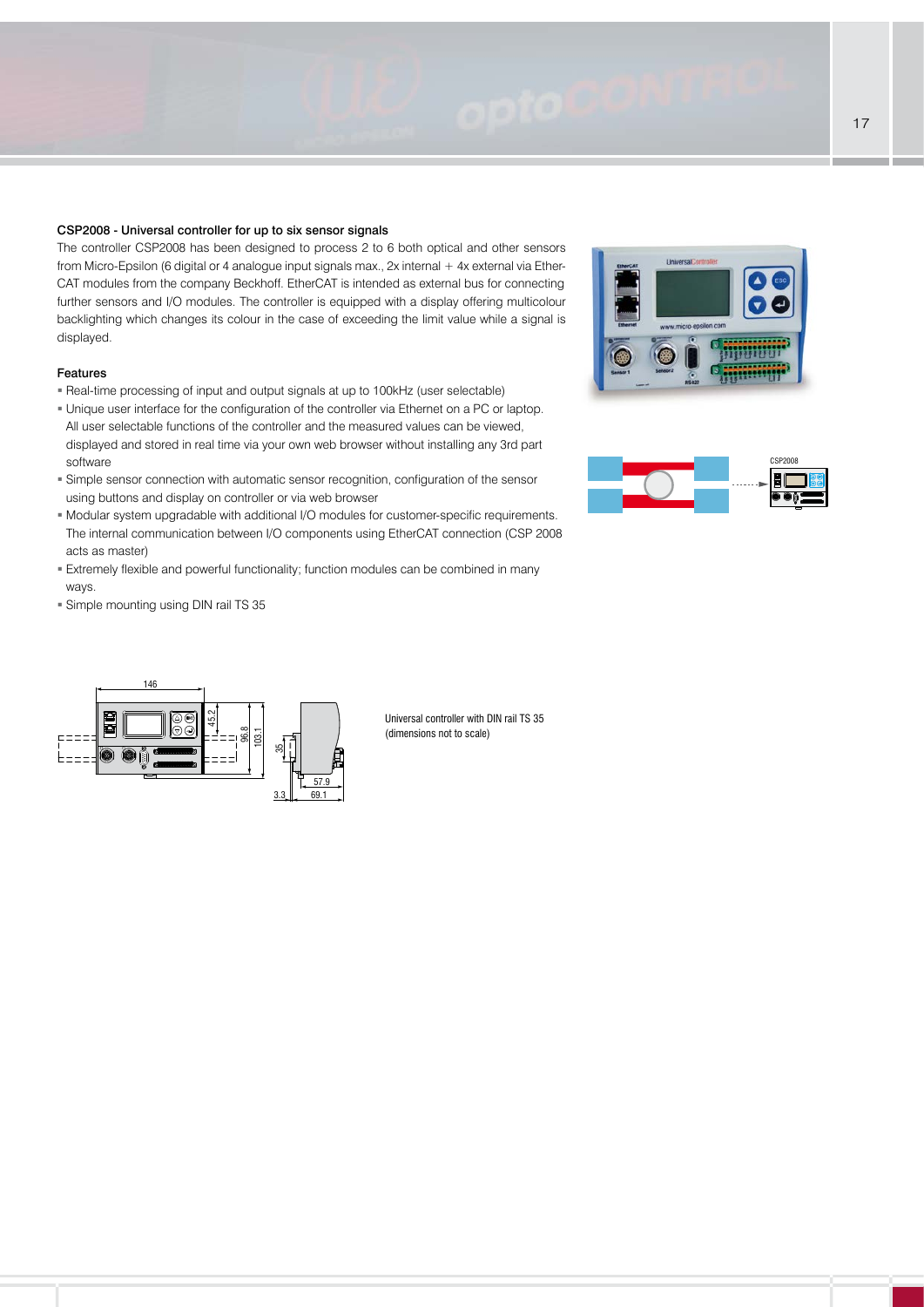Accessories optoCONTROL 1200/1201

| Art.-Nr.   | Model                             | Description                                                                               |
|------------|-----------------------------------|-------------------------------------------------------------------------------------------|
| 2901260    | PC1200-5                          | Power supply and signal cable 5m, straight connector, for light source and receiver unit  |
| 2901483    | PC1200-10                         | Power supply and signal cable 10m, straight connector, for light source and receiver unit |
| 2901261    | PC1200/90-5                       | Power supply and signal cable 5m, angled connector, for light source and receiver unit    |
| 0260031.11 | DD241PC(11)-U                     | Digital display unit, RS232, connection for 1 analogue sensor 0-10V, 2 limit switches     |
|            |                                   |                                                                                           |
|            | Accessories optoCONTROL 1202      |                                                                                           |
| 2901497    | CE1202-2                          | Connecting cable light source-receiver, 2m                                                |
| 2901482    | CE1202-5                          | Connecting cable light source-receiver, 5m                                                |
| 2901371    | SCD1202-2-RS232                   |                                                                                           |
| 2901509    | SCD1202-5-RS232                   | Digital output cable, 2m, for connection to a RS232 port                                  |
|            |                                   | Digital output cable, 5m, for connection to a RS232 port                                  |
| 2901848    | SCD12xx-2-USB                     | Digital output cable for USB connection incl. driver, 2m                                  |
| 2901373    | SCA1202-2                         | Power supply and analogue output cable, 2m                                                |
| 2901510    | SCA1202-5                         | Power supply and analogue output cable, 5m                                                |
| 2966006    | ODC1202-L100                      | Mounting rail for ODC1202, 400mm; distance light source/receiver max.100mm                |
| 2966007    | ODC1202-L200                      | Mounting rail for ODC1202, 500mm; distance light source/receiver max. 200mm               |
| 2966008    | ODC1202-L500                      | Mounting rail for ODC1202, 800mm; distance light source/receiver max. 500mm               |
| 6414114    | EK1100/CSP2008                    | <b>Bus terminal</b>                                                                       |
| 6414107    | EL3162/CSP2008                    | Bus terminal; 2-channel analogue input terminal                                           |
| 2420057    | CSP2008                           | Universal controller for displacement sensors                                             |
|            |                                   |                                                                                           |
|            | Accessories optoCONTROL 1220      |                                                                                           |
| 2901871    | CE1220-1                          | Connecting cable light source-receiver, 1m                                                |
| 2901851    | CE1220-2                          | Connecting cable light source-receiver, 2m                                                |
| 2901852    | CE1220-5                          | Connecting cable light source-receiver, 5m                                                |
| 2901371    | SCD1202-2-RS232                   | Digital output cable, 2m, for connection to a RS232 port                                  |
| 2901509    | SCD1202-5-RS232                   | Digital output cable, 5m, for connection to a RS232 port                                  |
| 2901848    | SCD12xx-2-USB                     | Digital output cable for USB connection incl. driver, 2m                                  |
| 2901373    | SCA1202-2                         | Power supply and analogue output cable, 2m                                                |
| 2901510    | SCA1202-5                         | Power supply and analogue output cable, 5m                                                |
| 2966009    | ODC1220-L220                      | Mounting rail for ODC1220, 400mm; distance light source/receiver max. 220mm               |
| 6414114    | EK1100/CSP2008                    | <b>Bus terminal</b>                                                                       |
| 6414107    | EL3162/CSP2008                    | Bus terminal; 2-channel analogue input terminal                                           |
| 2420057    | <b>CSP2008</b>                    | Universal controller for displacement sensors                                             |
|            |                                   |                                                                                           |
|            | Accessories optoCONTROL 2500/2600 |                                                                                           |
| 2901123    | PC2500-3                          | Power supply cable 3m, open                                                               |
| 2901124    | PC2500-10                         | Power supply cable 10m, open                                                              |
| 2901120    | SCA2500-3                         | Signal output cable, analogue, 3m                                                         |
| 2901215    | SCA2500-10                        | Signal output cable, analogue, 10m                                                        |
| 2901121    | SCD2500-3/3/RS232                 | Signal output cable, 3m, analogue / RS232                                                 |
| 2213017    | IF2008                            | PCI interface card RS422                                                                  |
| 2213018    | IF2008E                           | Expansion board analogue / RS422 / PCI                                                    |
| 2901122    | SCD2500-3/10/RS422                | Signal output cable, 3m, analogue / RS422, 10m                                            |
| 2901057    | CE1800-3                          | Sensor cable extension for camera, 3m                                                     |
| 2901118    | CE2500-3                          | Sensor cable extension for light source, 3m                                               |
| 2901058    | CE1800-8                          | Sensor cable extension for camera, 8m                                                     |
| 2901119    | CE2500-8                          | Sensor cable extension for light source, 8m                                               |
| 2420057    | CSP2008                           | Universal controller for up to six sensor signals                                         |
| 2901504    | SCD2500-3/CSP                     | Output cable, 3m, for connection to CSP2008                                               |
| 2901505    | SCD2500-10/CSP                    | Output cable, 10m, for connection to CSP2008                                              |
| 2964022    | <b>MBC300</b>                     | Assembly block for controller ODC2500/2600                                                |
| 2213024    |                                   | IF2004/USB 4 channel RS422/USB converter                                                  |
| 2213022    |                                   | Industrial converter for ILD-Sensors, RS-422/USB                                          |
| 2901528    |                                   |                                                                                           |
| 6414071    | IF2008-Y adaptation cable         | Adaptation cable, Y-type, 100mm<br>Extension clamp RS422 to CSP2008                       |
|            |                                   |                                                                                           |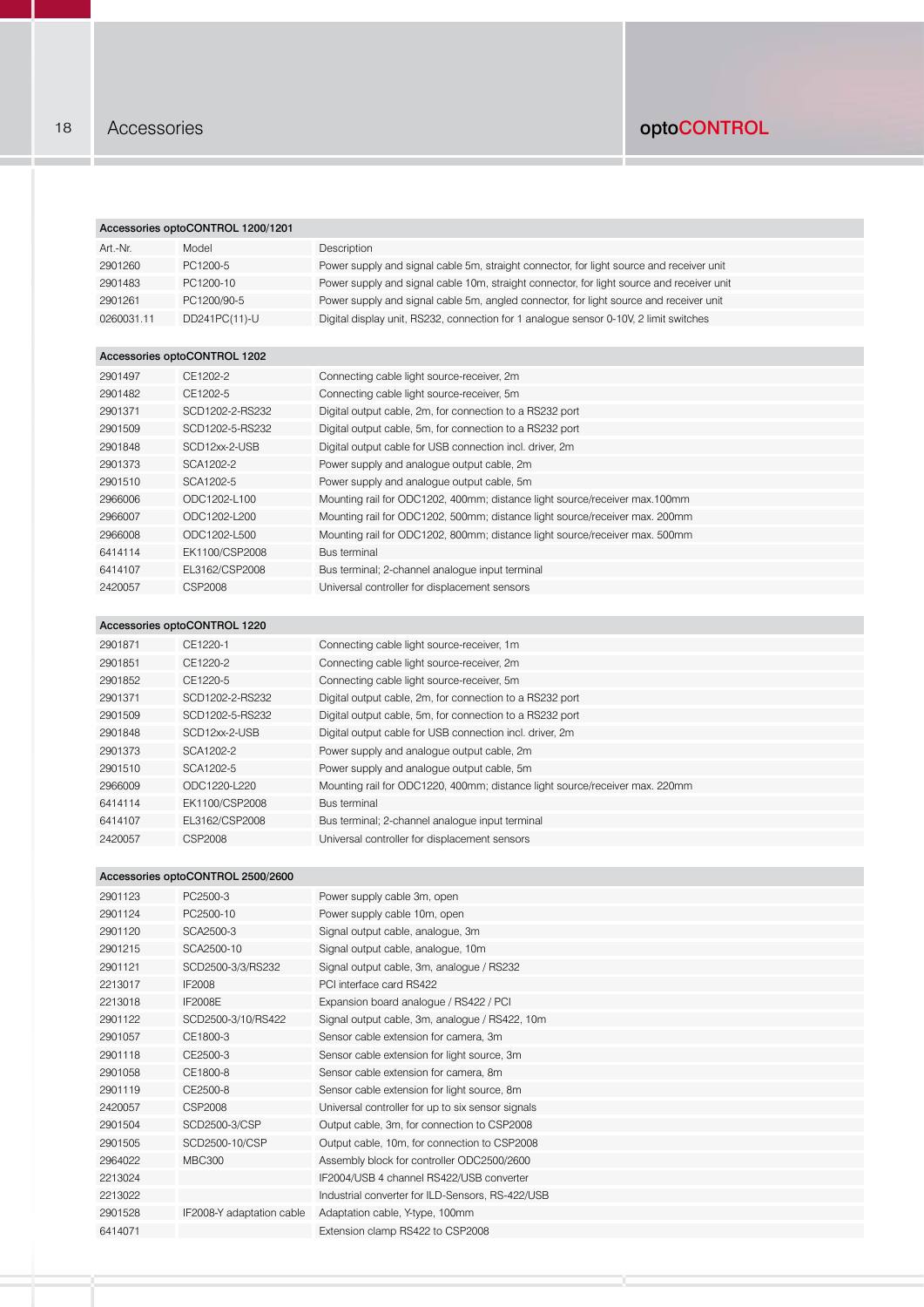|            | Accessories optooon in op 2520 |                                                   |
|------------|--------------------------------|---------------------------------------------------|
| 2901925    | SCD2520-3                      | Digital output cable, 3m, RJ45/Ethernet/EtherCAT  |
| 29011002   | SCD2520/90-5                   | Digital output cable, 5m, RJ45/ Ethernet/EtherCAT |
| 29011042   | SCD2520/90-8                   | Digital output cable, 8m, RJ45/Ethernet/EtherCAT  |
| 29011003   | PC/SC2520/90-5                 | Supply-, interface- and signal cable, 5m          |
| 2901918    | PC/SC2520-3                    | Supply-, interface- and signal cable, 3m          |
| 29011037   | PC/SC2520-10                   | Supply-, interface- and signal cable, 10m         |
| 29011038   | PC/SC2520-20                   | Supply-, interface- and signal cable, 20m         |
| 29011039   | PC/SC2520-30                   | Supply-, interface- and signal cable, 30m         |
| 29011040   | SCD2520-5 M12                  | Digital output cable Ethernet/EtherCAT, 5m        |
| 2901919    | CE2520-1                       | Connecting cable light source-receiver, 1m        |
| 2901920    | CE2520-2                       | Connecting cable light source-receiver, 2m        |
| 2901921    | CE2520-5                       | Connecting cable light source-receiver, 5m        |
| 2901922    | CE2520/90-1                    | Connecting cable light source-receiver, 1m        |
| 2901923    | CE2520/90-2                    | Connecting cable light source-receiver, 2m        |
| 2901924    | CE2520/90-5                    | Connecting cable light source-receiver, 5m        |
| 2901967    | PC/SC2520-3/CSP                | Interface and supply cable for CSP2008            |
| 29011014   | PC/SC2520-3/IF2008             | Interface and supply cable for IF2008             |
| 2213024    | <b>IF2004/USB</b>              | IF2004/USB 4fach RS422/USB Konverter              |
| 2213022    |                                | Industrial converter for ILD-Sensors, RS-422/USB  |
| 0260031.10 | DD241PC(10)-U                  | Digital process display, 010V                     |
| 0260031.11 | DD241PC(11)-U                  | Digital process display, 2 limit switches, 010V   |
| 2213017    | IF2008                         | PCI interface card RS422                          |
| 2213018    | IF2008E                        | Expansion board analogue / RS422 / PCI            |
| 2901528    | IF2008-Y adaptation cable      | Adaptation cable, Y-type, 100mm                   |
| 2420057    | <b>CSP2008</b>                 | Universal controller for displacement sensors     |
| 6414071    |                                | Extension clamp RS422 to CSP2008                  |
| 6414114    | EK1100/CSP2008                 | <b>Bus terminal</b>                               |

## Zubehör Netzteile

| 2420065 | PS2030 | Wall power supply 24V/24W/ 1A; 2m-PVC; clamp      |
|---------|--------|---------------------------------------------------|
| 2420062 | PS2020 | Power supply for DIN rail mounting 24VDC / 2.5A   |
| 2420042 | PS2011 | Power supply for laboratory use 230VAC/24VDC/5.2A |

Further cable lengths on request.

Accessories optoCONTROL 2520



Laser radiation Do not view directly with optical instruments Class 1M Laser Product IEC 60825-1: 2008-05 P≤2mW, E≤0.2mW/cm²; λ=670nm



optoCONTROL 2520 use a semiconductor class 1M laser with a wavelength of 670nm. The maximum optical output power is  $\leq$  = 2mW . This laser class does not require any additional protection equipment. Be careful with the dazzling effect related to optical instruments.

Class 1 Laser Product IEC 60825-1: 2008-05

optoCONTROL 12xx and 2500 use a semiconductor class 1 laser with a wavelength of 670nm. The maximum optical output power is ≤0.39 mW. This laser class does not require any additional protection equipment.